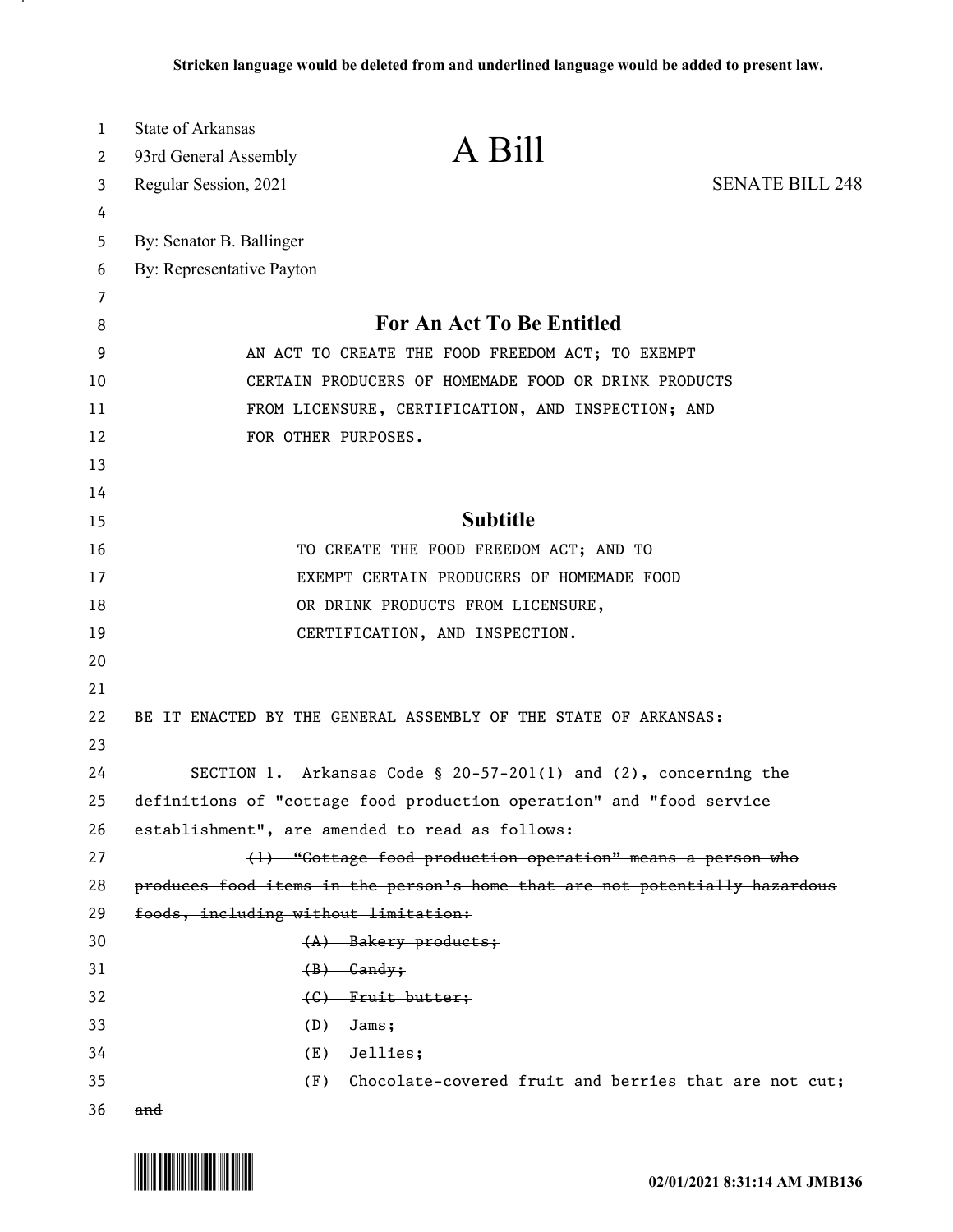(G) Similar products specified in rules adopted by the 2 Department of Health; 3 (2)(A)(i)(A)(i) "Food service establishment" means any place where food is prepared, processed, stored, or intended for use or consumption by the public regardless of whether there is a charge for the food. (ii) "Food service establishment" includes wholesale and retail food stores, convenience stores, food markets, delicatessens, restaurants, food processing or manufacturing plants, bottling and canning plants, wholesale and retail block and prepackaged ice manufacturing plants, food caterers, and food warehouses. (iii) "Food service establishment" does not include supply vehicles or locations of vending machines. 13 (B) The following are also exempt: (i) Group homes routinely serving ten (10) or fewer persons; (ii) Daycare centers routinely serving ten (10) or fewer persons; (iii) Potluck suppers, community picnics, or other group gatherings where food is served but not sold; (iv) A person at a farmers' market that offers for sale only one (1) or more of the following: (a) Fresh unprocessed fruits or vegetables; (b) Maple syrup, sorghum, or honey that is 24 produced by a maple syrup or sorghum producer or beekeeper;  $\Theta$  (c) Commercially prepackaged food that is not 26 potentially hazardous, on the condition that the food is contained in displays, the total space of which equals less than one hundred cubic feet (100 cu. ft.) on the premises where the person conducts business at the 29 farmers' market; or (d) Homemade food or drink products under the Food Freedom Act, § 20-57-501 et seq.; (v) A person who offers for sale at a roadside stand only fresh fruits and fresh vegetables that are unprocessed or a homemade food or drink product under the Food Freedom Act, § 20-57-501 et seq.; (vi)(a) A cottage food production operation, on the condition that the operation offers its products directly to the consumer:

SB248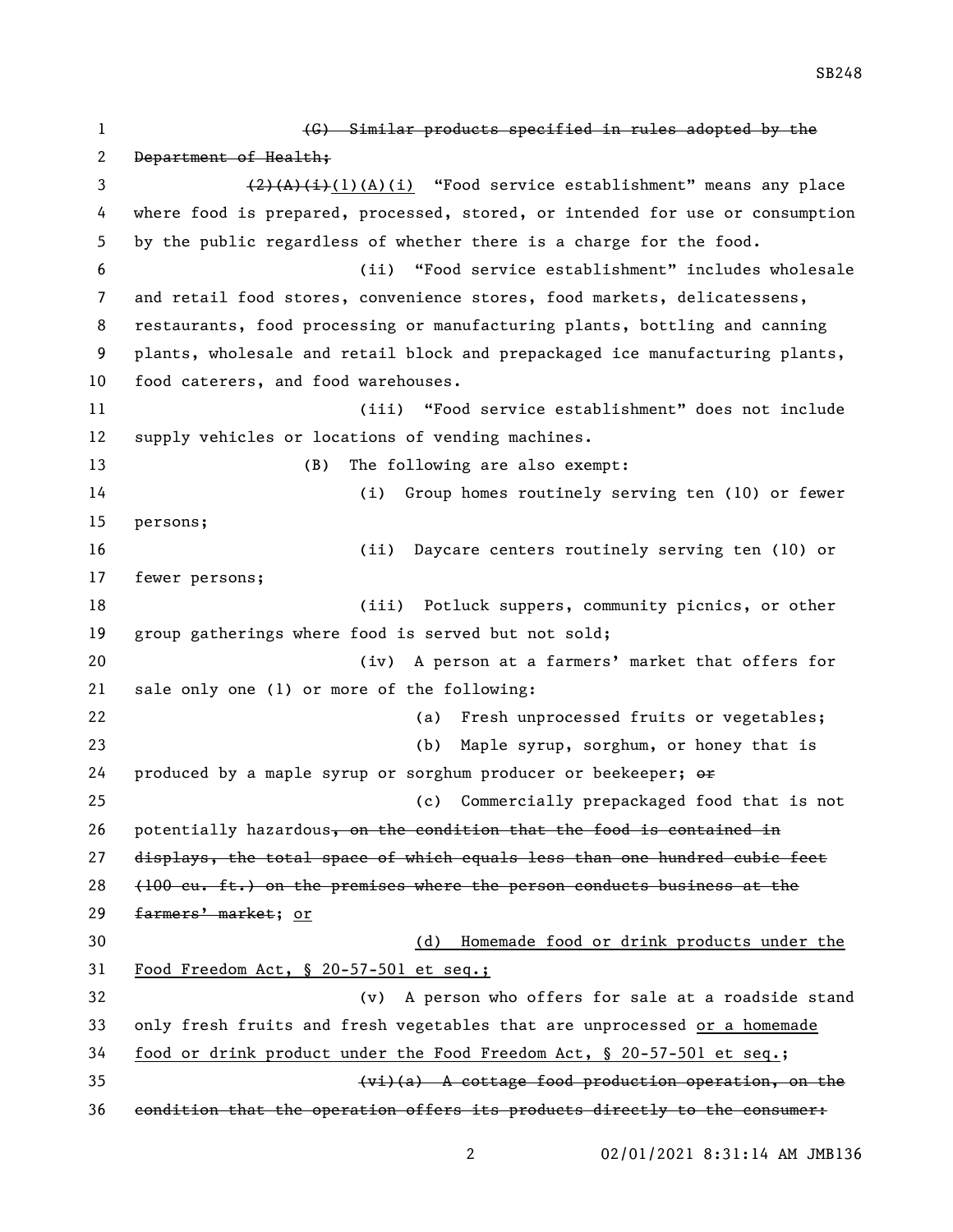| 1  | (1) From the site where the products are                                      |
|----|-------------------------------------------------------------------------------|
| 2  | produced;                                                                     |
| 3  | (2) At a physical or online farmers'                                          |
| 4  | $market$ ;                                                                    |
| 5  | $(3)$ At a county fair;                                                       |
| 6  | $(4)$ At a special event; or                                                  |
| 7  | $(5)(A)$ At a pop-up shop within another                                      |
| 8  | established business.                                                         |
| 9  | (B) As used in this subdivision                                               |
| 10 | $(2)(B)(vi)(a)$ , "pop-up shop" means a cottage food production operation     |
| 11 | selling items in an unaffiliated established business for a limited time      |
| 12 | period with the consent of the owner of the unaffiliated established business |
| 13 | and the owner or employee of the cottage food production operation being      |
| 14 | present at the point of sale.                                                 |
| 15 | (b)(1) Upon request, each product offered                                     |
| 16 | under subdivision $(2)(B)(vi)(a)$ of this section shall be made available to  |
| 17 | the department for sampling.                                                  |
| 18 | (2) Each product shall be clearly                                             |
| 19 | labeled and shall make no nutritional claims.                                 |
| 20 | (3) The label required under subdivision                                      |
| 21 | $(2)(B)(vi)(b)(2)$ of this section shall include the following:               |
| 22 | $(A)$ The name and address of the                                             |
| 23 | $busines$                                                                     |
| 24 | $(B)$ The name of the product;                                                |
| 25 | (C) The ingredients in the                                                    |
| 26 | product; and                                                                  |
| 27 | (D) The following statement in 10-                                            |
| 28 | point type: "This Product is Home-Produced";                                  |
| 29 | (vii) A maple syrup and sorghum processor and                                 |
| 30 | beekeeper if the processor or beekeeper offers only maple syrup, sorghum, or  |
| 31 | honey directly to the consumer from the site where those products are         |
| 32 | processed or homemade food or drink products under the Food Freedom Act, §    |
| 33 | $20 - 57 - 501$ et seq., or both;                                             |
| 34 | (viii) A person who offers for sale only one                                  |
| 35 | (1) or more of the following foods at a festival or celebration, on the       |
| 36 | condition that the festival or celebration is organized by a political        |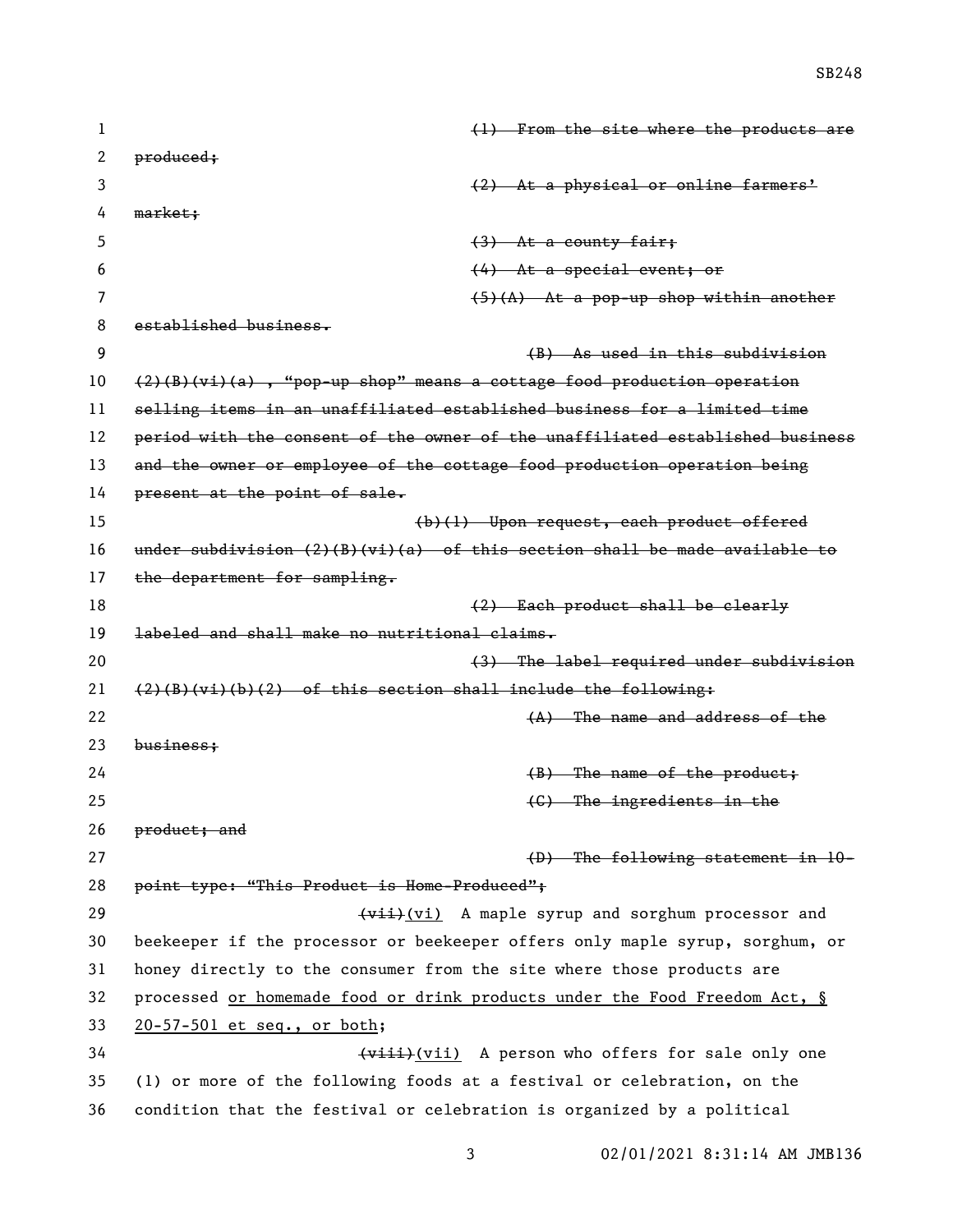subdivision of the state and lasts for a period not longer than seven (7) consecutive days: (a) Fresh unprocessed fruits or vegetables; (b) Maple syrup, sorghum, or honey if produced 5 by a maple syrup or sorghum processor or beekeeper;  $\Theta$  (c) Commercially prepackaged food that is not 7 potentially hazardous, on the condition that the food is contained in displays, the total space of which equals less than one hundred cubic feet  $(100 \text{ cu. ft.})$ ; or (d) Homemade food or drink products under the Food Freedom Act, § 20-57-501 et seq.; 12 (ix)(viii) A farm market that offers for sale at the farm market only one (1) or more of the following: (a) Fresh unprocessed fruits or vegetables; (b) Maple syrup, sorghum, or honey that is 16 produced by a maple syrup or sorghum producer or beekeeper;  $\Theta$ r (c) Commercially prepackaged food that is not 18 potentially hazardous, on the condition that the food is contained in 19 displays, the total space of which equals less than one hundred cubic feet  $(100 \text{ cu. ft.})$  on the premises where the person conducts business at the farm 21 market; or (d) Homemade food or drink products under the Food Freedom Act, § 20-57-501 et seq.;  $\left(\frac{1}{x}\right)(ix)$  An establishment that offers only prepackaged foods that are not potentially hazardous as defined by the State Board of Health; and  $\frac{f(x+1)}{x}$  Ice vending machines or kiosks where ice is dispensed in the open air and that are totally self-contained; and (xi) A producer or informed end consumer engaged in transactions under the Food Freedom Act, § 20-57-501 et seq.; and SECTION 2. Arkansas Code § 20-57-209 is repealed. 20-57-209. Pop-up shop inspections and restrictions. (a) The Department of Health may inspect a cottage food production operation that operates as a pop-up shop as defined in § 20-57-  $36 \quad 201(2)(B)(vi)(a)(5)$  within another established business.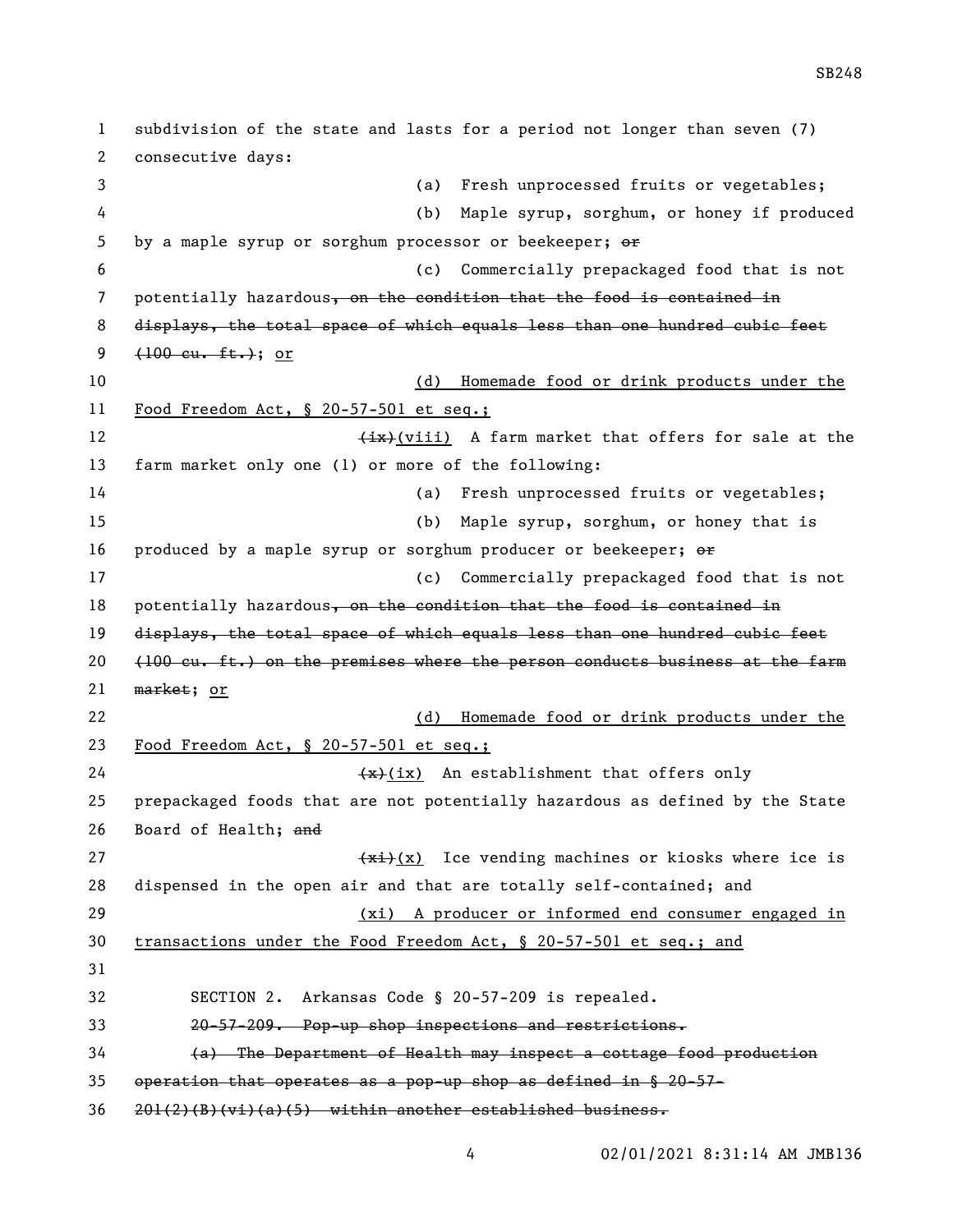| 1  | $(b)$ A cottage food production operation that operates as a pop-up shop     |
|----|------------------------------------------------------------------------------|
| 2  | shall not sell or offer for sale foods at wholesale distribution.            |
| 3  |                                                                              |
| 4  | SECTION 3. Arkansas Code Title 20, Chapter 57, is amended to add an          |
| 5  | additional subchapter to read as follows:                                    |
| 6  | Subchapter 5 - Food Freedom Act                                              |
| 7  |                                                                              |
| 8  | 20-57-501. Title.                                                            |
| 9  | This subchapter shall be known and may be cited as the "Food Freedom         |
| 10 | $Act$ ".                                                                     |
| 11 |                                                                              |
| 12 | 20-57-502. Purpose.                                                          |
| 13 | The purpose of this subchapter is to allow for a producer's production       |
| 14 | and sale of homemade food or drink products for an informed end consumer and |
| 15 | to encourage the expansion of agricultural sales at farmers' markets,        |
| 16 | ranches, farms, and producers' homes or offices by:                          |
| 17 | (1) Facilitating the purchase and consumption of fresh and local             |
| 18 | agricultural products;                                                       |
| 19 | Enhancing the agricultural economy; and<br>(2)                               |
| 20 | Providing citizens of Arkansas with unimpeded access to<br>(3)               |
| 21 | healthy food and drink products from known sources.                          |
| 22 |                                                                              |
| 23 | 20-57-503. Definitions.                                                      |
| 24 | As used in this subchapter:                                                  |
| 25 | (1) "Animal share" means an ownership interest in an animal or               |
| 26 | herd of animals created by a written contract between an informed end        |
| 27 | consumer and a farmer or rancher that includes:                              |
| 28 | (A) A bill of sale to the informed end consumer for an                       |
| 29 | ownership interest in the animal or herd; and                                |
| 30 | (B) A boarding provision under which the informed end                        |
| 31 | consumer:                                                                    |
| 32 | Boards the animal or herd with the farmer or<br>(i)                          |
| 33 | rancher for care and processing; and                                         |
| 34 | Is entitled to receive a share of meat from the<br>(ii)                      |
| 35 | animal or herd;                                                              |
| 36 | $(2)$ (A) "Delivery" means the transfer of a homemade food or drink          |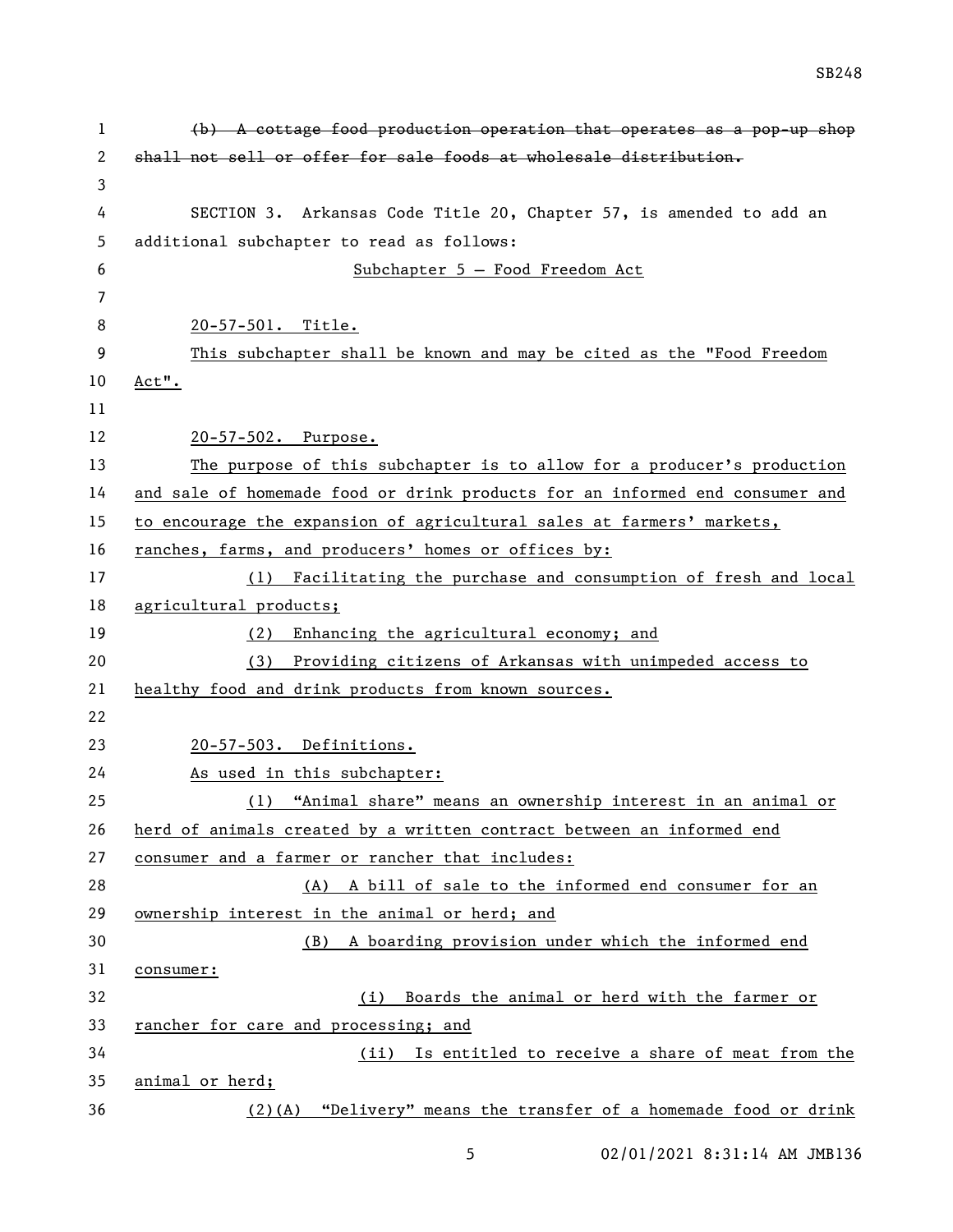product resulting from a transaction between a producer and an informed end consumer. (B) "Delivery" includes the transfer of a homemade food or 4 drink product to an informed end consumer by the producer or producer's designated agent at a farm, ranch, farmers' market, home, office, or any location permitted under this subchapter or agreed to between the producer and the informed end consumer; (3) "Farmers' market" means a common facility or area where several vendors may gather on a regular, recurring basis to sell a variety of 10 fresh fruits and vegetables, locally grown farm products, and other items permitted under this subchapter directly to consumers; (4) "Homemade food or drink product" means a food or drink product that is processed at the private residence of the producer, including a farm or ranch where the producer resides, and that is exempt from state licensure, inspection, certification, and packaging and labeling requirements; (5) "Informed end consumer" means a person who: (A) Is the last person to purchase any homemade food or drink product; (B) Does not resell the homemade food or drink product; and (C) Has been informed that the homemade food or drink product: (i) Is not regulated, inspected, certified, or subject to state packaging or labeling requirements; and (ii) Has not been processed in a facility that is subject to state licensing, permitting, inspection, or regulation; (6) "Not potentially hazardous" means food that does not require time or temperature control for safety to limit the rapid and progressive growth of infectious or toxigenic microorganisms; (7)(A) "Potentially hazardous" means food that requires time or temperature control due to the form of the food which is capable of supporting rapid and progressive growth of infectious or toxigenic microorganisms, including clostridium botulinum and salmonella enteritis. (B) "Potentially hazardous" includes: (i) An animal food that is raw or heat treated;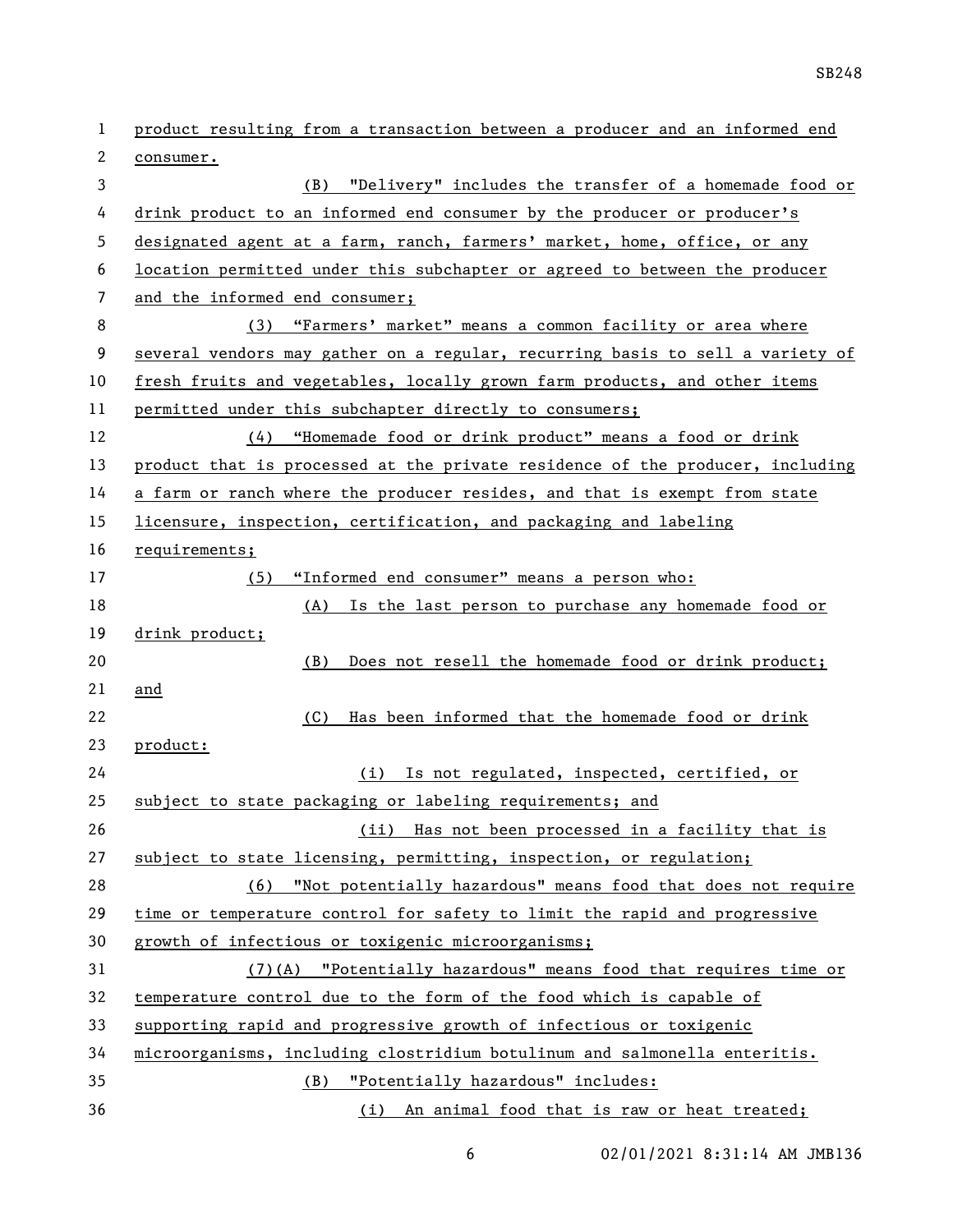| $\mathbf{1}$ | (ii) A food of plant origin that is heat treated or                           |
|--------------|-------------------------------------------------------------------------------|
| 2            | consists of raw seed sprouts;                                                 |
| 3            | (iii) Cut melons;                                                             |
| 4            | (iv)<br>Eggs;                                                                 |
| 5            | Meat;<br>(v)                                                                  |
| 6            | (vi) Poultry;                                                                 |
| 7            | (vii) Fish; and                                                               |
| 8            | (viii) Dairy foods;                                                           |
| 9            | "Process" means operations a producer performs in the<br>(8)                  |
| 10           | preparing, producing, or processing of the producer's homemade food or drink  |
| 11           | products and includes cooking, baking, drying, mixing, cutting, fermenting,   |
| 12           | preserving, dehydrating, growing, and raising;                                |
| 13           | (9) "Producer" means a person who processes homemade food or                  |
| 14           | drink products on the person's private residence; and                         |
| 15           | "Transaction" means the exchange of buying and selling in<br>(10)             |
| 16           | person, by telephone or online, and the delivery of the homemade food or      |
| 17           | drink product.                                                                |
| 18           |                                                                               |
| 19           | 20-57-504. Food freedom.                                                      |
| 20           | (a) Unless otherwise provided in this section, homemade food or drink         |
| 21           | products produced and sold in compliance with this subchapter are exempt from |
| 22           | state licensure, certification, inspection, and packaging and labeling        |
| 23           | requirements.                                                                 |
| 24           | (b) A transaction under this subchapter shall:                                |
| 25           | $(1)(A)$ Be directly between the seller and the informed end                  |
| 26           | consumer.                                                                     |
| 27           | The seller of not potentially hazardous homemade food<br>(B)                  |
| 28           | or drink product may be the producer of the homemade food or drink product,   |
| 29           | an agent of the producer, or a third-party vendor, including a retail shop or |
| 30           | grocery store.                                                                |
| 31           | The seller of potentially hazardous homemade food or<br>(C)                   |
| 32           | drink product shall be the producer of the homemade food or drink product;    |
| 33           | Occur only in Arkansas;<br>(2)                                                |
| 34           | (3)<br>Not involve the sale of meat products, with the following              |
| 35           | exceptions:                                                                   |
| 36           | The sale of poultry and poultry products in accordance<br>(A)                 |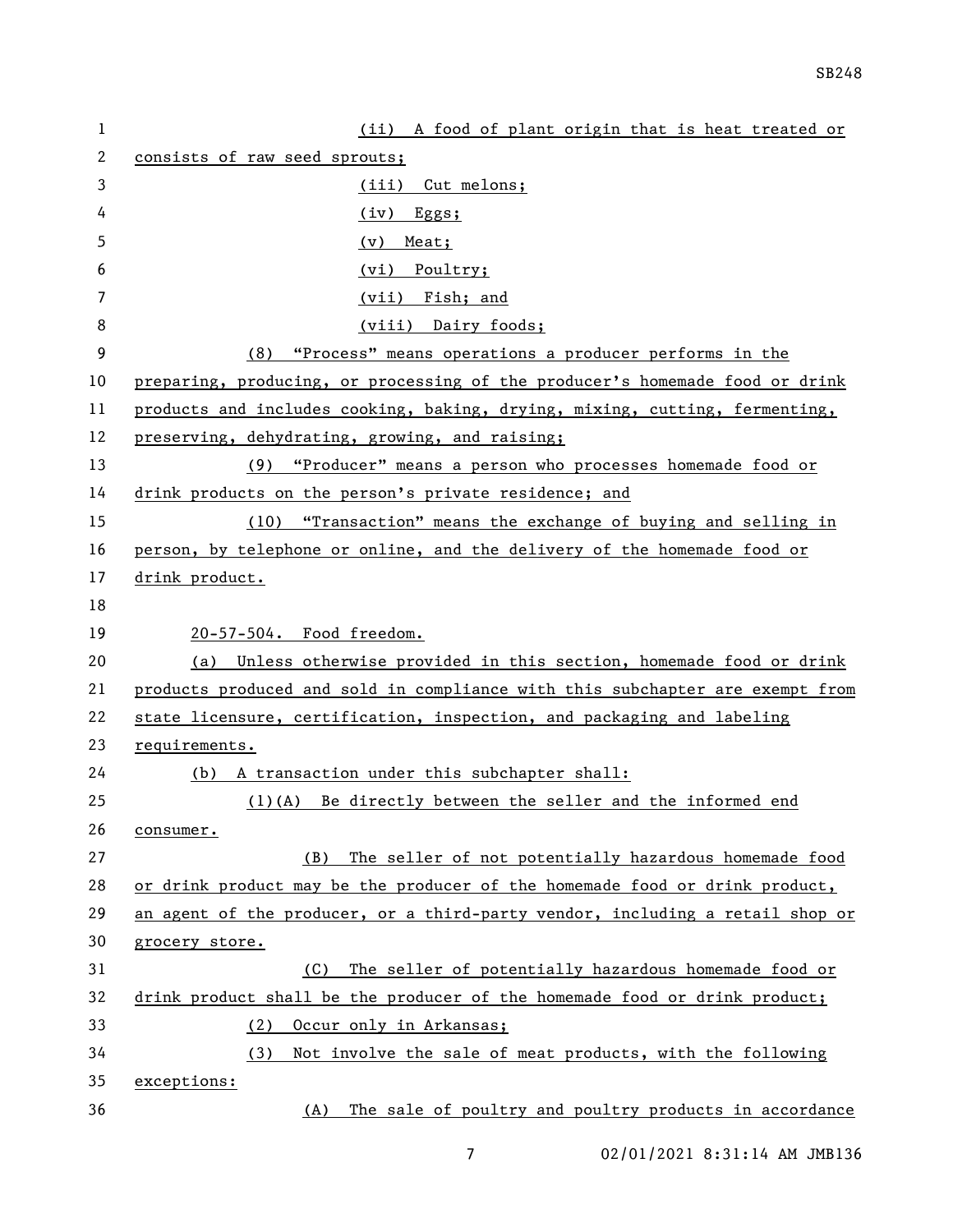| 1  | with the one thousand (1,000) poultry exemption under 9 C.F.R. § 381.10(c), |
|----|-----------------------------------------------------------------------------|
| 2  | as it existed on January 1, 2021;                                           |
| 3  | (B)<br>The sale of live animals;                                            |
| 4  | The sale of portions of live animals before slaughter<br>(C)                |
| 5  | for future delivery through an animal share;                                |
| 6  | The sale of domestic rabbit meat; and<br>(D)                                |
| 7  | The sale of farm-raised fish if:<br>(E)                                     |
| 8  | The fish is raised in accordance with state and<br>(i)                      |
| 9  | federal laws; and                                                           |
| 10 | The fish is not catfish;<br>(ii)                                            |
| 11 | For not potentially hazardous homemade food and drink<br>(4)                |
| 12 | products, be delivered by the producer, agent of the producer, third-party  |
| 13 | seller, or third-party carrier to the informed end consumer;                |
| 14 | For potentially hazardous homemade food and drink products,<br>(5)          |
| 15 | be delivered by the producer to the informed end consumer in person; and    |
| 16 | Satisfy the disclosure requirements in § 20-57-505.<br>(6)                  |
| 17 |                                                                             |
| 18 | 20-57-505. Disclosures.                                                     |
| 19 | The following information shall be provided to the informed end<br>(a)      |
| 20 | consumer as described in subsection (b) of this section:                    |
| 21 | (1) The name, address, and telephone number of the producer of              |
| 22 | the homemade food or drink product, or an identification number provided by |
| 23 | the Department of Agriculture if requested by the producer to protect the   |
| 24 | producer's safety;                                                          |
| 25 | The common or usual number of the homemade food or drink<br>(2)             |
| 26 | product;                                                                    |
| 27 | The ingredients of the homemade food or drink product in<br>(3)             |
| 28 | descending order of predominance; and                                       |
| 29 | The following statement: "This product was produced in a<br>(4)             |
| 30 | private residence that is exempt from state licensing and inspection. This  |
| 31 | product may contain allergens."                                             |
| 32 | The information required under subsection (a) of this section<br>(b)        |
| 33 | shall be provided on:                                                       |
| 34 | A label affixed to the:<br>(1)                                              |
| 35 | (A) Package if the homemade food or drink product is                        |
| 36 | packaged; or                                                                |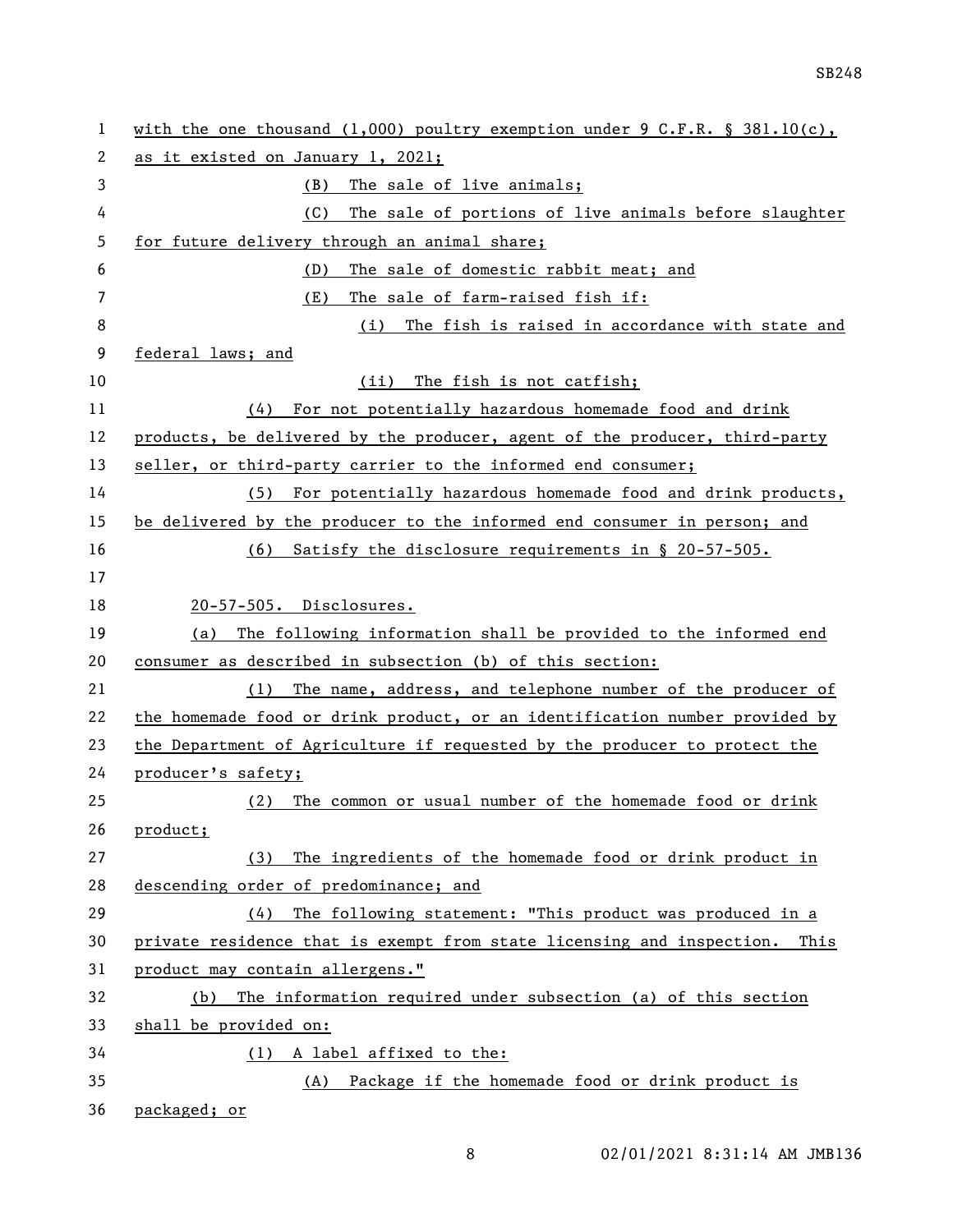| 1            | Container if the homemade food or drink product is<br>(B)                     |
|--------------|-------------------------------------------------------------------------------|
| $\mathbf{2}$ | offered for sale from a bulk container;                                       |
| 3            | (2) A placard displayed at the point of sale if the homemade                  |
| 4            | food or drink product is not packaged or offered for sale from a bulk         |
| 5            | container; or                                                                 |
| 6            | The website on which the homemade food or drink product is<br>(3)             |
| 7            | offered for sale if the product is offered for sale online.                   |
| 8            |                                                                               |
| 9            | 20-57-506. Exemption - Location sold.                                         |
| 10           | Except as provided in this subchapter, a homemade food or drink<br>(a)        |
| 11           | product shall not be sold or used in any food service establishment.          |
| 12           | (b) A homemade food or drink product may be sold:                             |
| 13           | (1) From a retail space located at the ranch, farm, home, or                  |
| 14           | office where the homemade food or drink product is produced; or               |
| 15           | (2) At a retail location of a third-party seller of not                       |
| 16           | potentially hazardous homemade food or drink product.                         |
| 17           | (c) A seller who is operating in a retail space or location that also         |
| 18           | sells food and drink made in a licensed food service establishment shall keep |
| 19           | homemade food or drink products separate from the items prepared or processed |
| 20           | in the licensed food service establishment.                                   |
| 21           |                                                                               |
| 22           | 20-57-507. Applicability - Preemption.                                        |
| 23           | This subchapter does not:<br>(a)                                              |
| 24           | Impede the Department of Health in any investigation of<br>(1)                |
| 25           | food-borne illness;                                                           |
| 26           | (2) Change the requirements for brand inspection or animal                    |
| 27           | health inspections;                                                           |
| 28           | (3) Preclude an agency from providing assistance, consultation,               |
| 29           | or inspection, at the request of the producer;                                |
| 30           | $(4)$ Preclude the production or sale of food items otherwise                 |
| 31           | allowed by law;                                                               |
| 32           | Change the regulation of other goods and services where<br>(5)                |
| 33           | homemade food or drink products are also produced or sold; or                 |
| 34           | (6) Exempt producers or sellers of homemade food or drink                     |
| 35           | products from any applicable:                                                 |
| 36           | $(A)$ Tax $law;$                                                              |